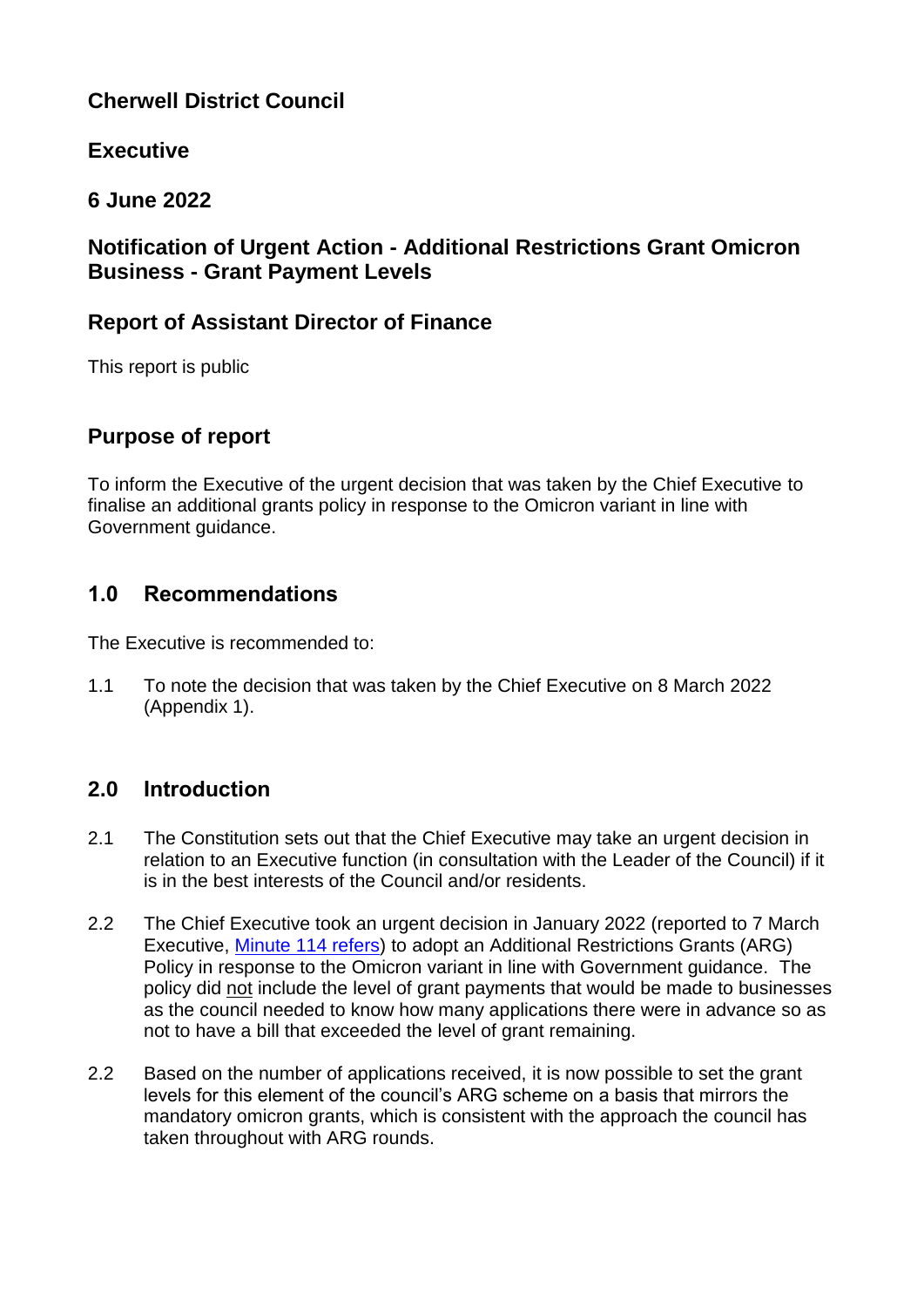2.3 An urgent decision needed to be to be taken by the Chief Executive because the grants must be paid by 31 March 2022 or the money must be returned to the Government.

## **3.0 Report Details**

- 3.1 The urgent decision notice is attached at Appendix 1.
- 3.2 The following grant levels for the Additional Restrictions Grants (ARG) Policy were agreed by the Chief Executive 8 March 2022 in relation to business grants payable in March 2022. The proposed levels are in line with the mandatory scheme.

| Rateable Value       | <b>ARG Omicron Grant</b> |
|----------------------|--------------------------|
| No RV                | £2,667                   |
| Up to £15,000        | £2,667                   |
| $>E15,000 - E51,000$ | £4,000                   |
| £51,000 or over      | £6,000                   |

3.3 The total grant payments made under this phase of the ARG policy was £0.440m.

## **4.0 Conclusion and Reasons for Recommendations**

4.1 In line with the Constitution, this report is informing Executive of two decisions which were taken by the Chief Executive under urgency powers.

### **5.0 Consultation**

5.1 None in relation to this report.

## **6.0 Alternative Options and Reasons for Rejection**

6.1 The following alternative options have been identified and rejected for the reasons as set out below.

Option 1: Not to note the report. this is not recommended as the urgent action has been taken and it is a constitutional requirement for it to be reported to Executive.

## **7.0 Implications**

#### **Financial and Resource Implications**

7.1 There are no financial implications directly associated with this report as the decision has already been taken. However, all business grant payments were funded by Government grants.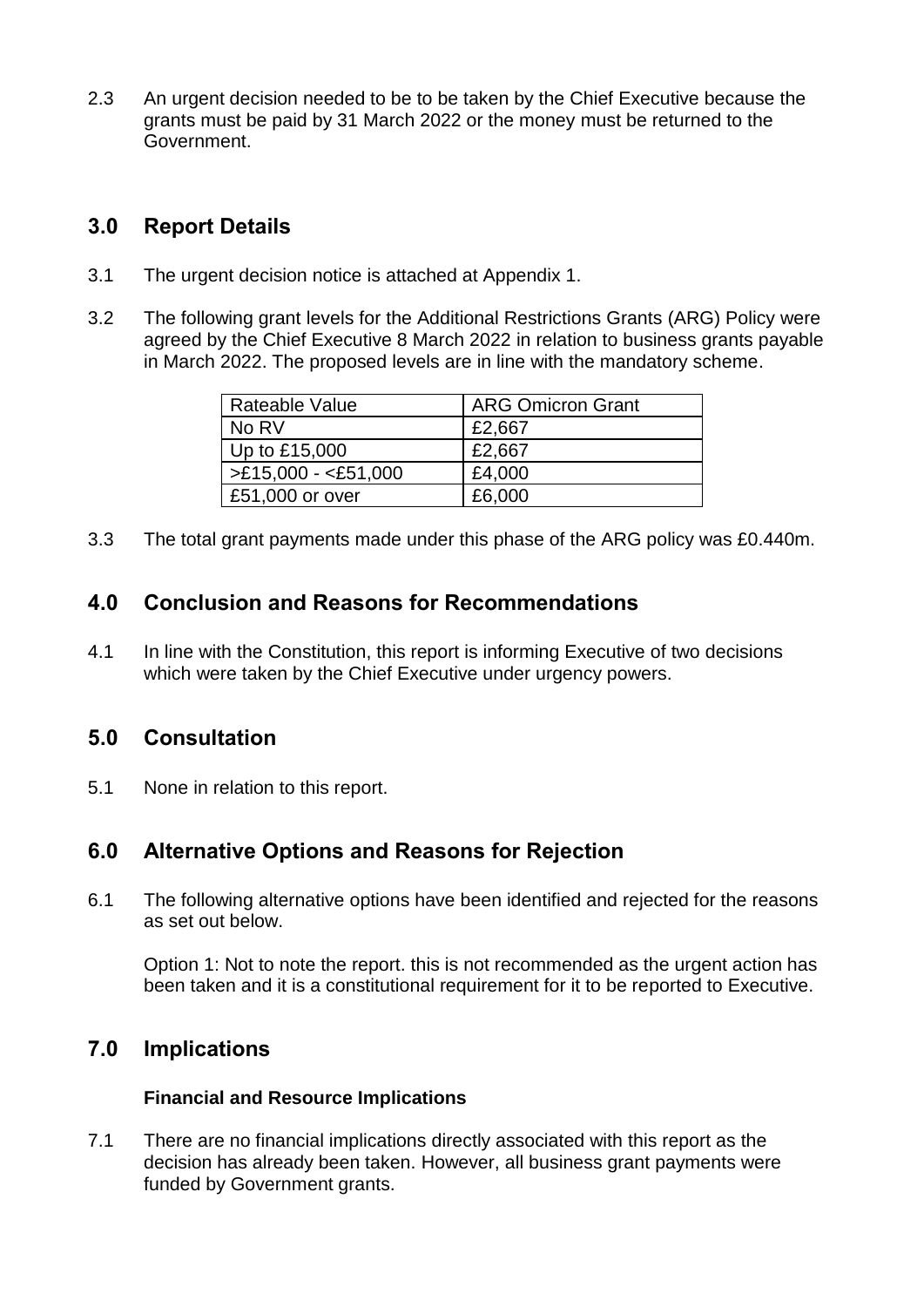Comments checked by: Michael Furness, Assistant Director of Finance, 01295 221845, [Michael.Furness@cherwell-dc.gov.uk](mailto:Michael.Furness@cherwell-dc.gov.uk)

#### **Legal Implications**

7.2 There are no legal implications directly associated with this report as the decision has already been taken.

Comments checked by: Chris Mace, Solicitor, 07702 917916, [christopher.mace@cherwell-dc.gov.uk](mailto:christopher.mace@cherwell-dc.gov.uk)

#### **Risk Implications**

7.3 There are no risk implications directly associated with this report as the decision has already been taken.

Comments checked by: Louise Tustian, Head of Insight and Corporate Programmes, [louise.tustian@cherwell-dc.gov.uk,](mailto:louise.tustian@cherwell-dc.gov.uk) 01295 221786

#### **Equality and Inclusion Implications**

7.4 There are no equality and inclusion implications directly associated with this report as the decision has already been taken and an Equality Impact Assessment for the scheme was completed at the time of the original proposal.

Comments checked by: Emily Schofield, Acting Head of Strategy, Tel: 07881 311707, Email: [Emily.schofield@cherwell-dc.gov.uk](mailto:Emily.schofield@cherwell-dc.gov.uk)

#### **Sustainability Implications**

7.6 There are no sustainability implications directly associated with this report as the decision has already been taken.

Sandra Fisher-Martins, Programme Manager, Climate Action, Tel 07584 174682 Email: [sandra.fisher-martins@cherwell-dc.gov.uk](mailto:sandra.fisher-martins@cherwell-dc.gov.uk)

### **8.0 Decision Information**

**Key Decision** 

**Financial Threshold Met: No**

**Community Impact Threshold Met: No**

**Wards Affected**

All